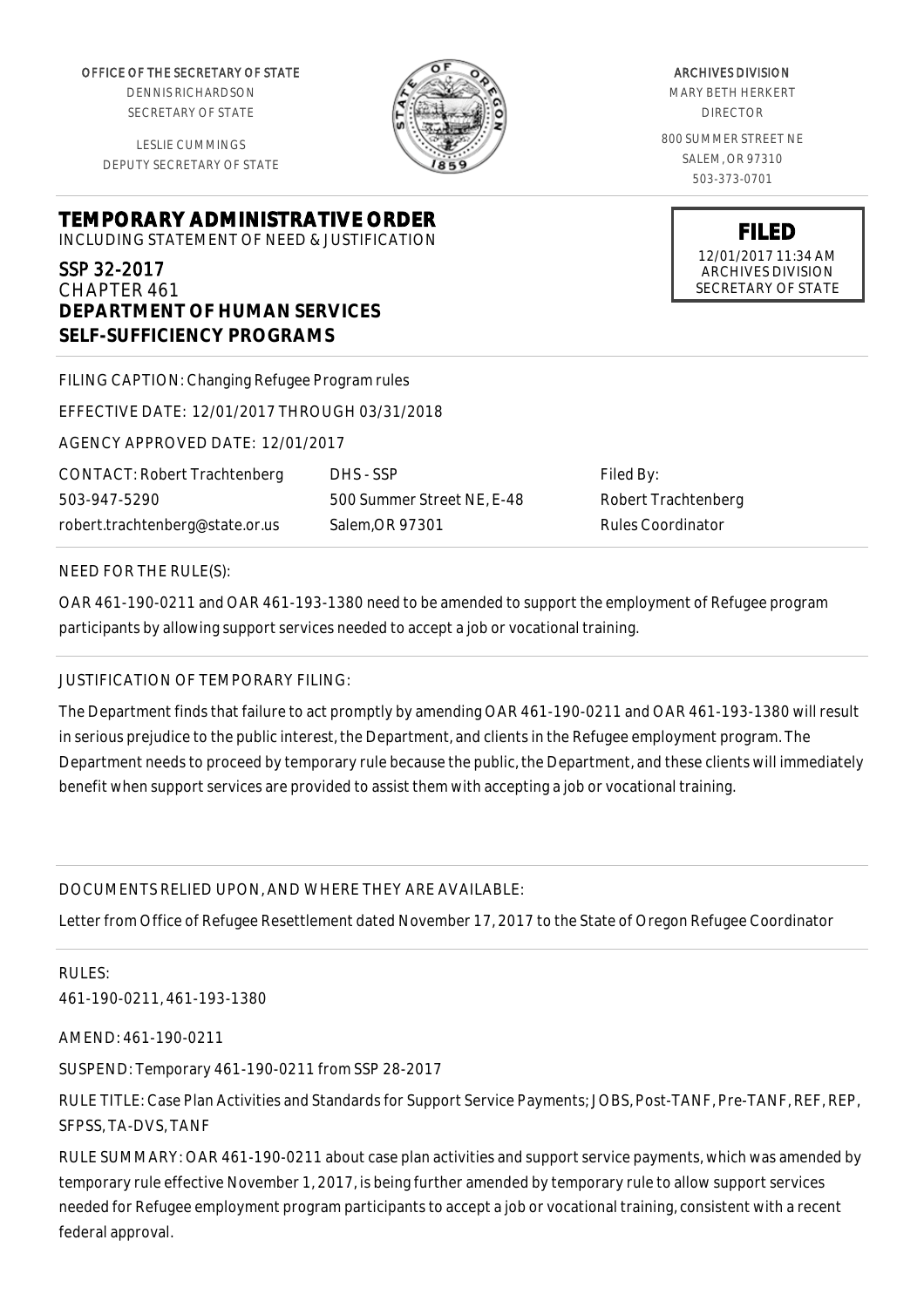RULE TEXT:

In the JOBS, Post-TANF, Pre-TANF, REF, SFPSS, TA-DVS, and TANF programs, notwithstanding any other administrative rule in chapter 461 and subject to the limitations of state funding, the following special provisions apply: (1) Participation in an activity (see OAR 461-001-0025) is available to the following individuals:

(a) An individual who is an adult parent, needy caretaker relative (see OAR 461-001-0000), or teen parent (see OAR 461-001-0000) receiving TANF who is not otherwise exempt (see OAR 461-130-0305) and in accordance with participation requirements in OAR 461-130-0310.

(b) An individual who is an applicant or recipient in the Pre-TANF, Post-TANF, or SFPSS program.

(c) Subject to local services and budget, an individual who is a JOBS volunteer (see OAR 461-130-0310).

(d) An individual who has gone over-income for the TANF program due to earnings and needs to increase activity hours to meet Post-TANF federally required participation rates (see OAR 461-001-0025).

(e) An individual who has become over-income for the TANF program due to earnings in an on-the-job training (see OAR 461-001-0000) activity is eligible to receive support services (see OAR 461-001-0025) for no more than three months, unless circumstances unique to the situation are identified and warrant the Department to approve a limited number of additional months. Eligibility for support services under this subsection is only permitted while the individual continues to participate in the on-the-job training activity.

(f) An individual who is receiving REF who is not otherwise exempt (see OAR 461-130-0305) and in accordance with participation requirements in OAR 461-130-0310.

(2) For eligible individuals, subject to the requirements and limitations in sections (1), (4), (5), (6), (7), and (8) of this rule, the following activities are available, and include support services payments if needed:

(a) Job search (see OAR 461-001-0025).

(b) JOBS Plus (see OAR 461-001-0025 and OAR 461-101-0010) is limited to six months per individual, unless circumstances unique to the employment situation are identified and warrant the Department to approve a limited number of additional months.

- (c) Work experience (see OAR 461-001-0025).
- (d) Supported work (see OAR 461-001-0025).
- (e) High School or GED Completion Attendance (see OAR 461-001-0025).
- (f) Parents as Scholars (see OAR 461-001-0025).
- (g) Limited family stability (see OAR 461-001-0000) activity.
- (A) Drug and alcohol services (see OAR 461-001-0025).
- (B) Mental health services (see OAR 461-001-0025).
- (C) Attending medical appointments or services.
- (D) Rehabilitation activities (see OAR 461-001-0025).
- (E) Crisis Intervention (see OAR 461-001-0025).
- (F) SSI application process.
- (G) Domestic violence (see OAR 461-001-0000) intervention.
- (h) Vocational training (see OAR 461-001-0025).
- (i) Life skills (see OAR 461-001-0025).
- (j) On-the-job training.
- (k) Unsubsidized employment (work).
- (L) Adult Basic Education (see OAR 461-001-0025).
- (m) Job skills training (see OAR 461-001-0025).
- (n) Self-initiated training (see OAR 461-001-0025).
- (o) Program entry (see OAR 461-001-0025)
- (3) The following activities do not include support services payments:
- (a) Family Support & Connections.
- (b) Microenterprise (see OAR 461-001-0000).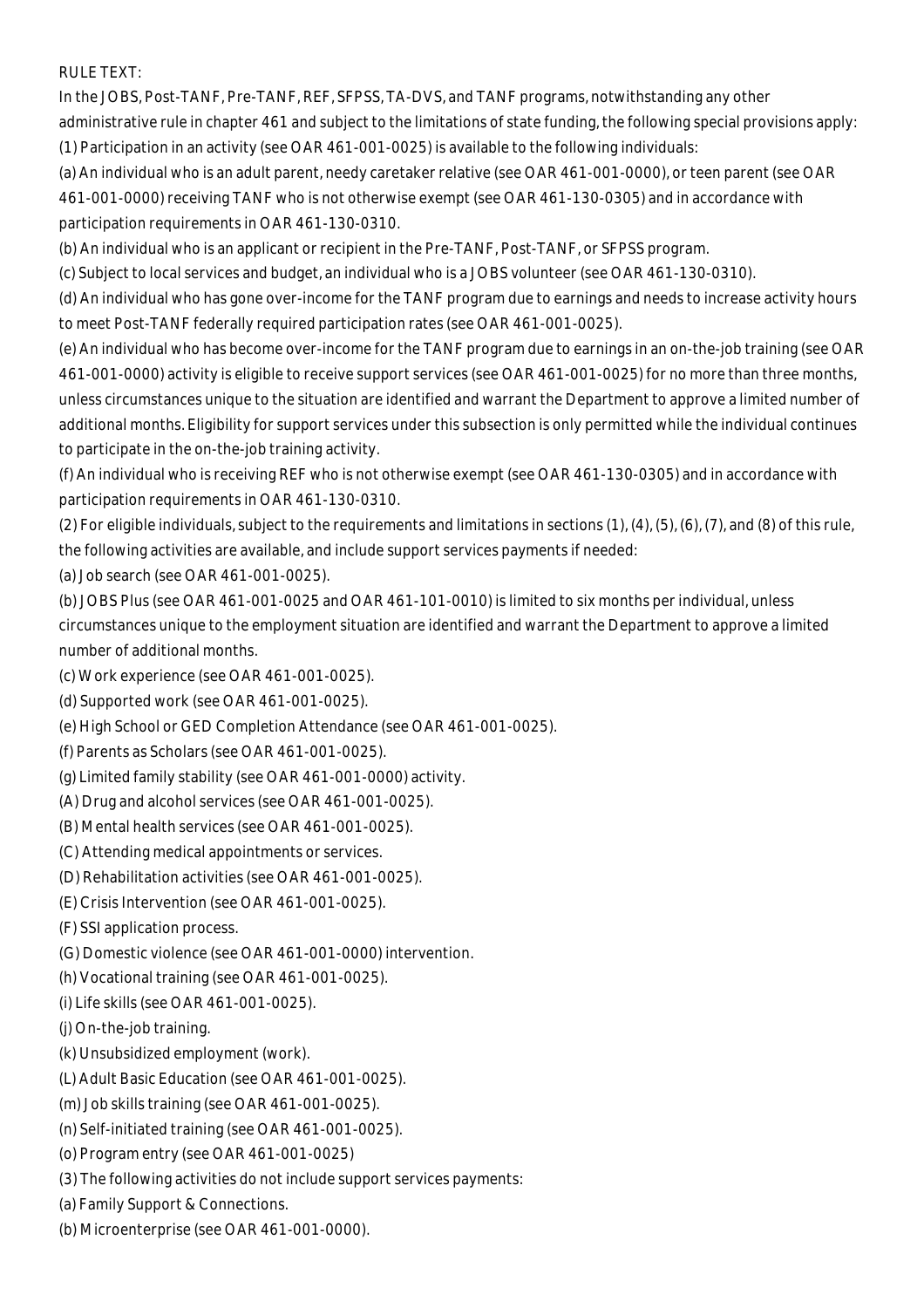(c) Post-TANF.

(4) In approving JOBS program or REF employment program support services payments, the Department must consider lower cost alternatives. This rule is not intended to supplant Department funding with other funding that is available in the community. The expectation of the Department is that Department staff and participants work collaboratively to seek resources that are reasonably available to the participant in order to participate in activities.

(5) Payments for support services are only provided when:

(a) Necessary to participate in activities in a signed case plan;

(b) Authorized in advance; and

(c) All other provisions of this rule are met.

(6) Payments for support services for JOBS participants are subject to the following limitations:

(a) Child Care. Payments for child care may be authorized, as limited by OAR 461-160-0040, if necessary to enable individuals to participate in an approved JOBS program activity specified in the individual's case plan, including an individual approved by the district to complete a family stability activity. If authorized, payment for child care is: (A) The lesser of the actual rate charged by the care provider and the rate established in OAR 461-155-0150. The Department rate for children in care less than 158 hours in a month is limited by OAR 461-155-0150.

(B) The minimum hours necessary, including meal and commute time, for the individual to participate in an approved JOBS program activity.

(b) Transportation. The Department may provide payments for an individual for transportation costs incurred in travel to and from an approved JOBS program activity or an individual approved by the district to complete a family stability activity. Payment is made only for the cost of public transportation, the cost of fuel, or for minimal vehicle repairs. Payments are subject to the following considerations:

(A) Payment for public transportation is a priority over payment for a privately owned vehicle.

(B) Payment for fuel costs for a privately-owned vehicle is provided if the participant or individual providing the

transportation reports having a valid driver's license and vehicle insurance and either of the following is true:

(i) No public transportation is available or the participant is unable to use public transportation because of a verifiable medical condition or disability for which no accommodation is available.

(ii) Public transportation is available but is more costly than the cost of fuel.

(C) Payment for vehicle repairs may be authorized at the discretion of the district if the following are true:

(i) No reasonable public transportation is available; and

(ii) The costs to repair the participant's vehicle is reasonable in relation to the value of the vehicle and the minimum necessary.

(c) Housing and Utilities. Payments for housing and utilities are not allowed.

(d) Other Payments. When the need is identified by the district and no other sources are available, the Department may provide other payments needed:

(A) To look for work.

(B) To accept a job offer.

(C) To attain a high school diploma or GED.

(D) For books and supplies to complete a district-approved vocational training.

(E) Other payments with manager approval that are not otherwise restricted by rule.

(e) None of the following payments are allowed:

(A) Non-essential items.

(B) Television, cable, and Internet.

(C) Fines, reinstatement fees, restitution, legal fees, civil fees, court costs, or other costs associated with a penalty.

(D) Purchase of a car, recreational vehicle, or motor home.

(E) Support services for JOBS Exempt (see OAR 461-130-0310) individuals.

(F) Pet-related costs.

(G) ERDC co-payments.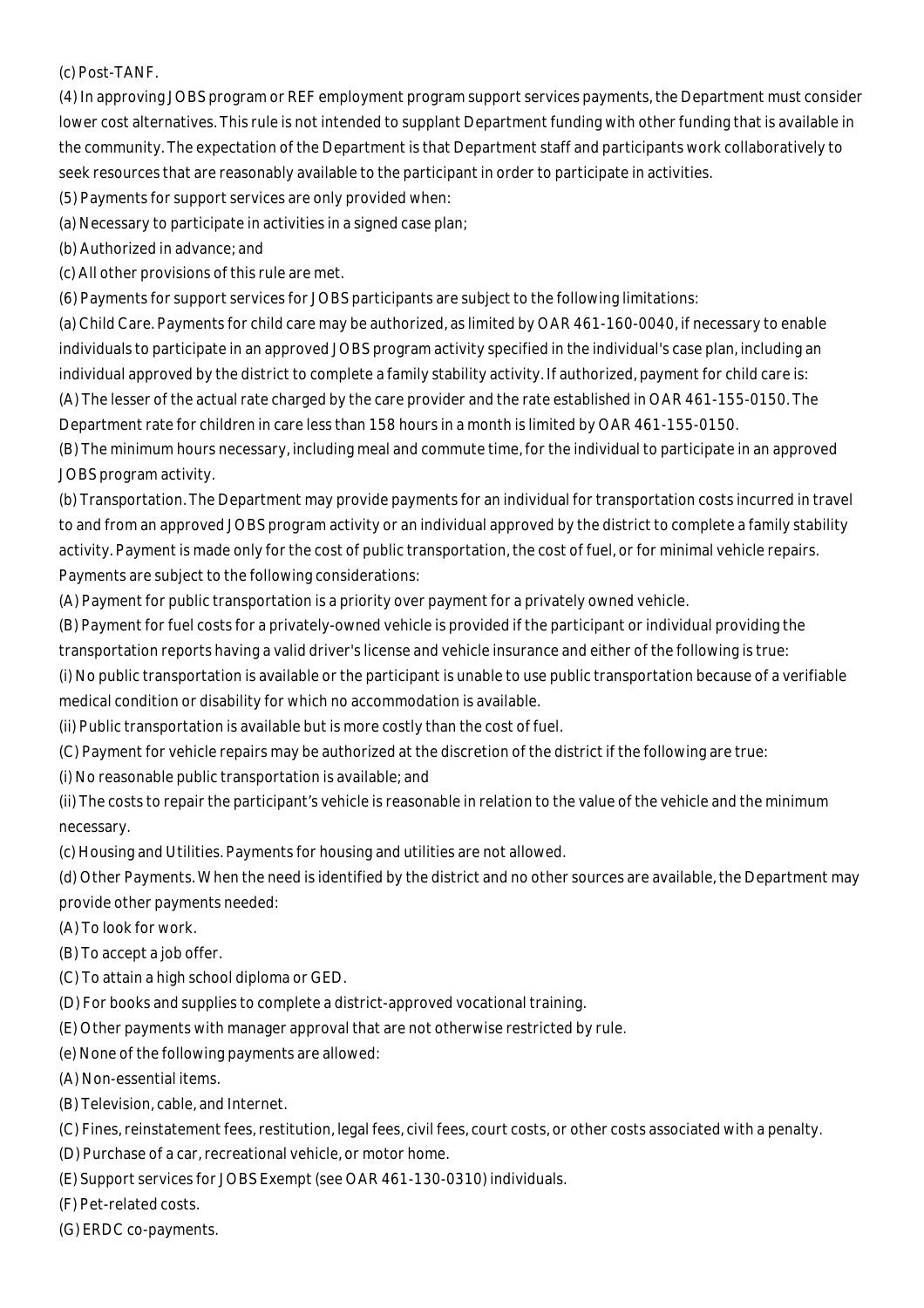(7) Payments for support services for REF employment program participants are subject to the following limitations:

(a) Transportation. The Department may provide payments for an individual for transportation costs incurred in travel to and from an approved REF employment program activity or to complete a family stability activity. Payment is made only for the cost of public transportation, the cost of fuel, or for minimal vehicle repairs. Payments are subject to the following considerations:

(A) Payment for public transportation is a priority over payment for a privately-owned vehicle.

(B) Payment for fuel costs for a privately-owned vehicle is provided if the participant or individual providing the

transportation reports having a valid driver's license and vehicle insurance and either of the following is true:

(i) No public transportation is available or the participant is unable to use public transportation because of a verifiable medical condition or disability for which no accommodation is available.

(ii) Public transportation is available but is more costly than the cost of fuel.

(b) Other Payments. When the need is identified by the district and no other sources are available, the Department may provide other payments needed –

(A) To accept a job offer.

(B) For books and supplies to complete a district-approved vocational training.

(c) All other payments are not allowed.

(8) The Department may require an individual to provide verification of a need for, or costs associated with, support services prior to approval and issuance of payment if verification is reasonably available.

(9) The Department may reduce, close, or deny in whole or in part a request for a support services payment in the following circumstances:

(a) The individual is disqualified for failing to comply with a case plan, unless the payment in question is necessary for the individual to demonstrate cooperation with the individual's case plan.

(b) The purpose for the payment is not related to the individual's case plan.

(c) The individual disagrees with a support services payment offered or made by the Department as outlined in the individual's case plan.

(10) In the REF employment program, JOBS Plus and Parents as Scholars are not available.

STATUTORY/OTHER AUTHORITY: ORS 409.050, 411.060, 411.070, 411.121, 412.006, 412.009, 412.014, 412.049, 412.124

STATUTES/OTHER IMPLEMENTED: ORS 409.010, 411.060, 411.070, 411.121, 412.001, 412.006, 412.009, 412.014, 412.049, 412.124